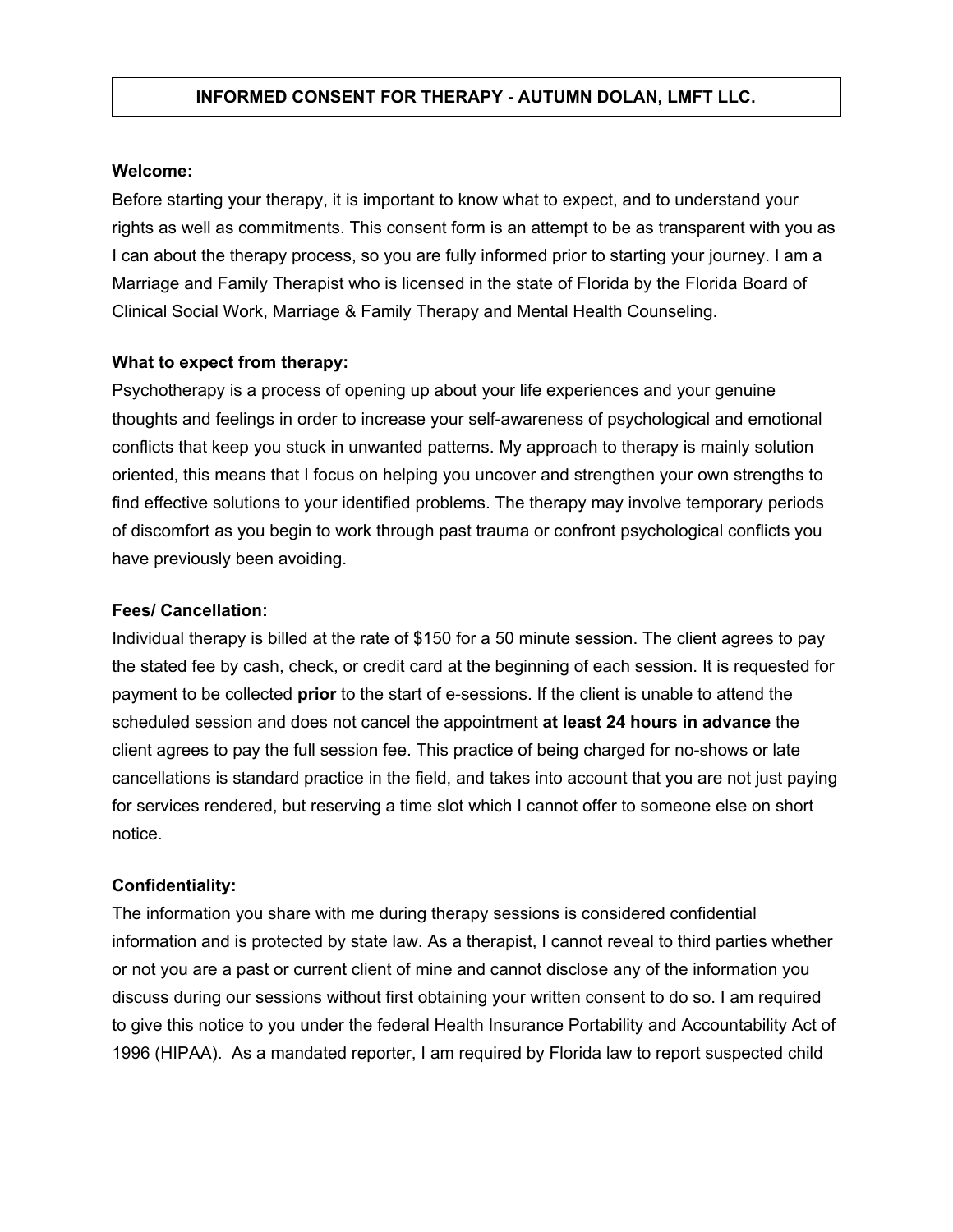or elder abuse or neglect as mandated by Florida statute 415.504. I am also obligated to report to authorities for the following reasons:

- 1. **Adult and Domestic Abuse:** If I have a reasonable cause to believe that abandonment, abuse, financial exploitation, sexual or physical assault, or neglect of a vulnerable adult has occurred, I must immediately report it to the appropriate authorities.
- 2. **Under Age**: If you are not yet 18 years of age, your parents or legal guardians may have access to your records and may authorize release of information to other parties on your behalf.
- 3. **Serious Threat to Health or Safety:** I may disclose your mental health information to any person without authorization if we reasonably believe that disclosure will avoid or minimize an imminent danger to your health or safety, or the health or safety of any other individual. If during your therapy, you are deemed to pose a threat of harm to someone else or to yourself, I am allowed to collaborate with the police or a hospital to take necessary measures to prevent harm from happening.
- 4. **Malpractice**: If you disclose sexual misconduct by a previous therapist I am required to make a report to the licensing board governing the license of the therapist.
- 5. **Legal**: When compelled to testify to a valid court order. In this case, I must honor court ordered subpoenas, however I will assert the communication is privileged and will only testify after you have had an opportunity to obtain a court order protecting the confidential information.

# **Telehealth or E-Therapy:**

There may be times when sessions may be conducted online or over the phone. If this is the case, the client must have a secure WiFi connection and safe space to speak. Headphones are encouraged to keep the discussion private from anyone else and also increase the sound quality of our sessions. When I provide phone/video-counseling sessions, I will call you at our scheduled time or send you a link for the video session. I expect that you are available at our scheduled time and are prepared, focused and engaged in the session. I am calling you from a private location where I am the only person in the room. You also need to be in a private location where you can speak openly without being overheard or interrupted by others to protect your own confidentiality. If you choose to be in a place where there are people or others can hear you, I cannot be responsible for protecting your confidentiality. Every effort MUST be made on your part to protect your own confidentiality. Please know that I cannot guarantee the privacy or confidentiality of conversations held via phone, as phone conversations can be intercepted either accidentally or intentionally. Please assure you reduce all possibilities of interruptions for the duration of our scheduled appointment.

**Connection Loss During Phone Sessions:** If we lose our phone connection during our session, I will call you back immediately. Please also attempt to call me at 954-300-1369 if I cannot reach you. If we are unable to reach each other due to technological issues, I will attempt to call you 3 times. If I cannot reach you, I will remain available to you during the entire course of our scheduled session. Should you contact me back and there is time left in your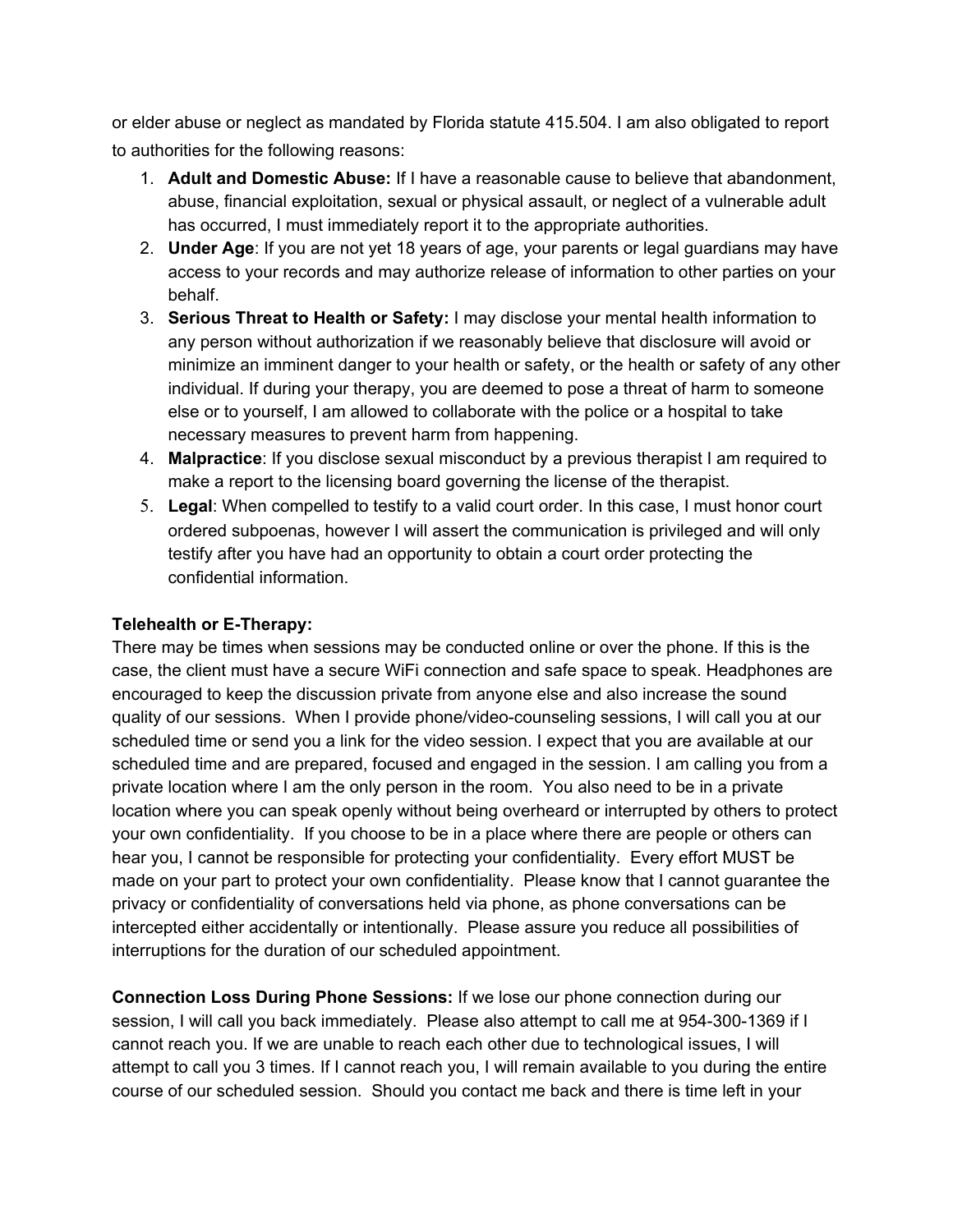session we will continue. If the reason for a connection loss i.e. technology, your phone battery dying, bad reception, etc. occurs on your part, you will still be charged for the entire session. If the loss for connection is a result of something on my end, I will call you from an alternate number. The number may show up as restricted or blocked please be sure to pick it up.

**Connection Loss During Video Sessions:** If we lose our connection during a video session, I will call you to troubleshoot the reason we lost connection. If I cannot reach you, I will remain available to you during the entire course of our scheduled session. Should you contact me back and there is time left in your session we will continue. If the reason for a connection loss i.e. technology, battery dying, bad reception, etc. occurs on your part, you will still be charged for the entire session. If the loss for connection is a result of something on my end, we can either complete our session via. phone or plan an alternate time to complete the remaining minutes of our session.

# **Recording of Sessions:**

Please note that recording, screenshots, etc. of any kind of any session is not permitted and are grounds for termination of the client-therapist relationship.

# **Termination of Therapy**:

Due to the varying nature and severity of problems, I, Autumn Dolan LMFT, am unable to predict the exact length of your therapy or guarantee a specific outcome or result. The client has the right to discontinue therapy at any time. If I or the client determine there is not a benefit being received from treatment, I, Autumn Dolan, LMFT and the client, agree that either of us may elect to initiate a discussion of treatment alternatives, which may include adjusting or changing the therapeutic goals, being referred to another provider, or terminating therapy.

# **Emergencies:**

The client understands that I, Autumn Dolan LMFT am not available 24 hours a day and that in a crisis situation the client should call 911, Memorial Regional Hospital at (954) 987-2000 or the Mobile Crisis (Henderson) at 954-463-0911

If a situation occurs where we are talking and get disconnected and you are in crisis, you agree to call 911, go to your local emergency room immediately or contact the National Suicide Hotline at 800-784-2433.

If I have concerns about your safety at any time during a phone session, I will need to break confidentiality and call 911 (if located in the same county or emergency services in the area you are located at the time of the call) and/or your emergency contact immediately. Please note that everything in our informed consent that you signed, including all the confidentiality exceptions, still applies during phone/video sessions.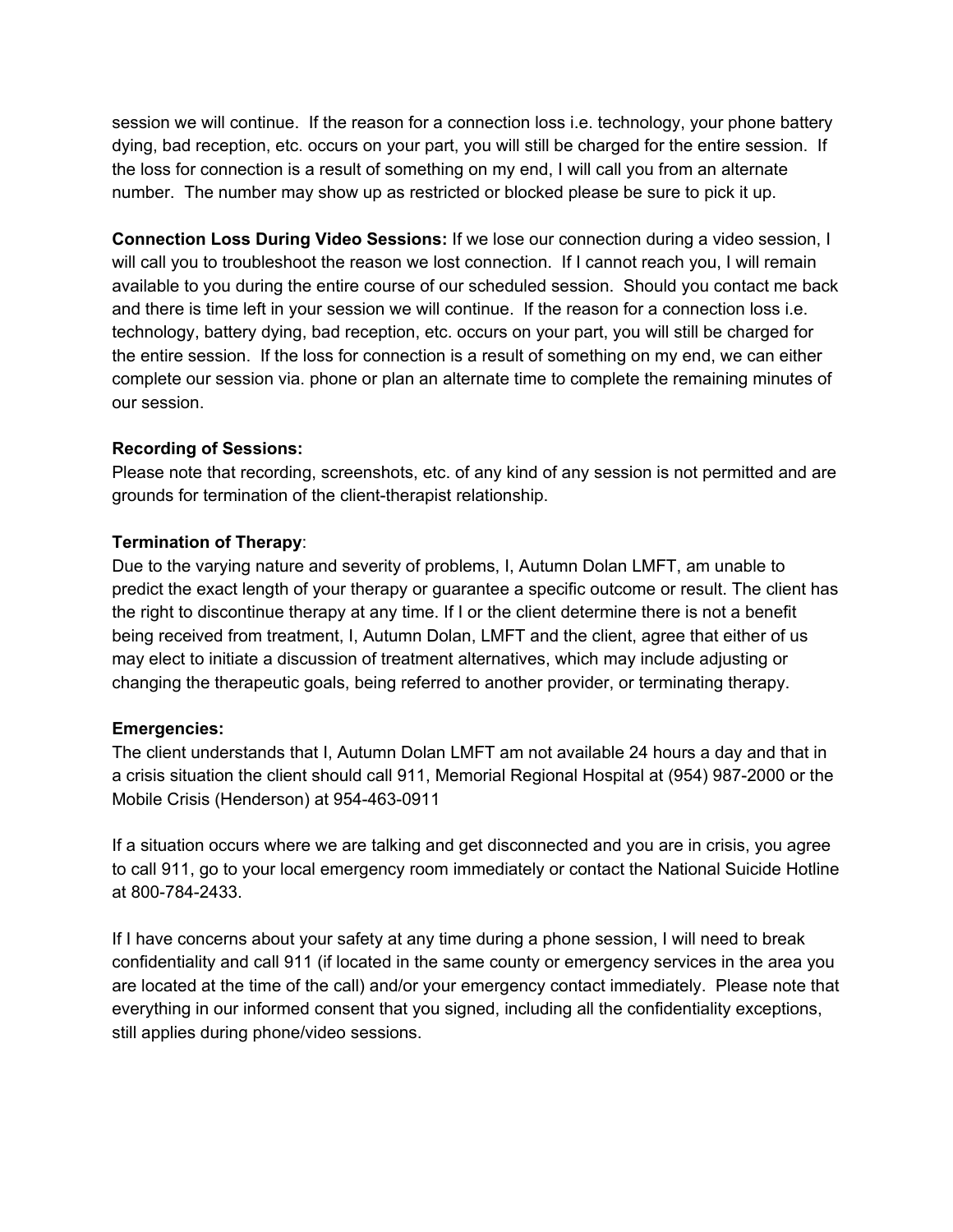I, the client, have carefully read to the above terms and agree to initiate treatment with Autumn Dolan, LMFT LLC (License number MT 3448)

\*\*\*If a minor is in the session, please try to have the child and parent sign.

| <b>Print Name</b>                                                                      |  | Date of Birth |
|----------------------------------------------------------------------------------------|--|---------------|
| Signature                                                                              |  | Date          |
|                                                                                        |  |               |
|                                                                                        |  |               |
|                                                                                        |  |               |
| Gender: Female Male Other _________________ Ethnicity: _________________________       |  |               |
| Religion: _________________ Marital Status: ________________________                   |  |               |
|                                                                                        |  |               |
|                                                                                        |  |               |
|                                                                                        |  |               |
|                                                                                        |  |               |
|                                                                                        |  |               |
|                                                                                        |  |               |
|                                                                                        |  |               |
| Would you like to be included in my weekly emails to receive access to blogs and other |  |               |
| helpful tips? Yes No                                                                   |  |               |
|                                                                                        |  |               |
|                                                                                        |  |               |
|                                                                                        |  |               |
|                                                                                        |  |               |
|                                                                                        |  |               |
| How many hours do you work?                                                            |  |               |

If unemployed, please list how long/ reason for unemployment:

| <b>Emergency Contact: Name:</b> |  |  |
|---------------------------------|--|--|
|                                 |  |  |

Relationship to you: \_\_\_\_\_\_\_\_\_\_\_\_\_\_\_\_\_\_ Cell #: \_\_\_\_\_\_\_\_\_\_\_\_\_\_\_\_\_\_\_\_\_\_\_\_\_\_\_\_\_\_\_\_

Work #: \_\_\_\_\_\_\_\_\_\_\_\_\_\_\_

Children: (Ages): \_\_\_\_\_\_\_\_\_\_\_\_\_\_\_\_\_\_\_\_\_\_\_\_\_\_\_\_Who has Custody? \_\_\_\_\_\_\_\_\_\_\_\_\_\_\_\_\_

 $\mathbb{E}[\mathcal{L}_{\mathcal{A}}] = \mathbb{E}[\mathcal{L}_{\mathcal{A}}] = \mathbb{E}[\mathcal{L}_{\mathcal{A}}]$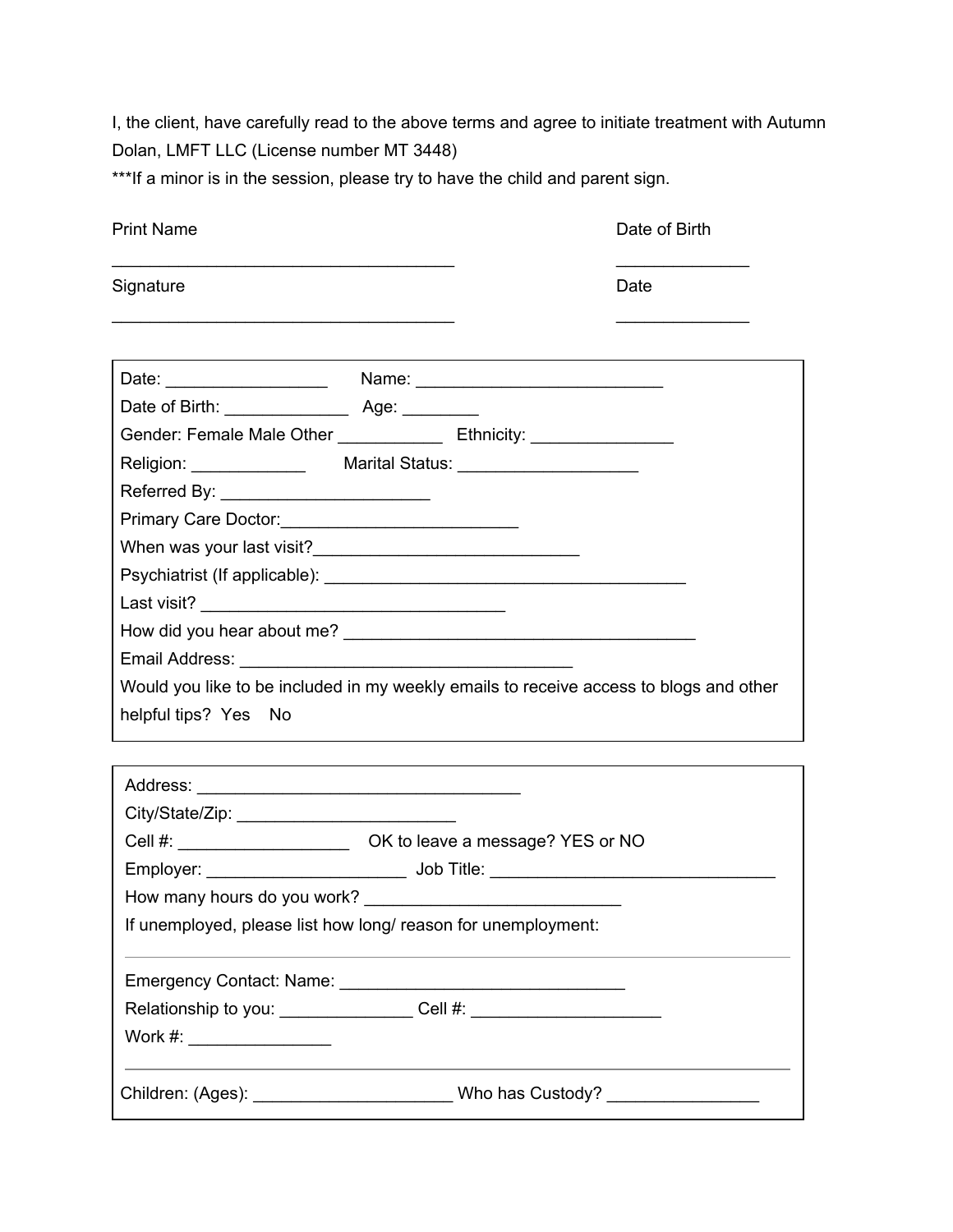Please list any previous medical diagnosis or current medical issues you have:

Please list any mental health/ substance abuse related diagnoses or issues:

Please list all current medications or past medications received for any mental health or substance related issues:

Please list any previous psychiatric hospitalizations or treatment for mental health or substance related issues:

Have you ever considered or attempted suicide? If so, when?

Have you received counseling before? If so, what was the most and least helpful?

What is the reason for seeing me today?

How long has the "problem" been the problem?